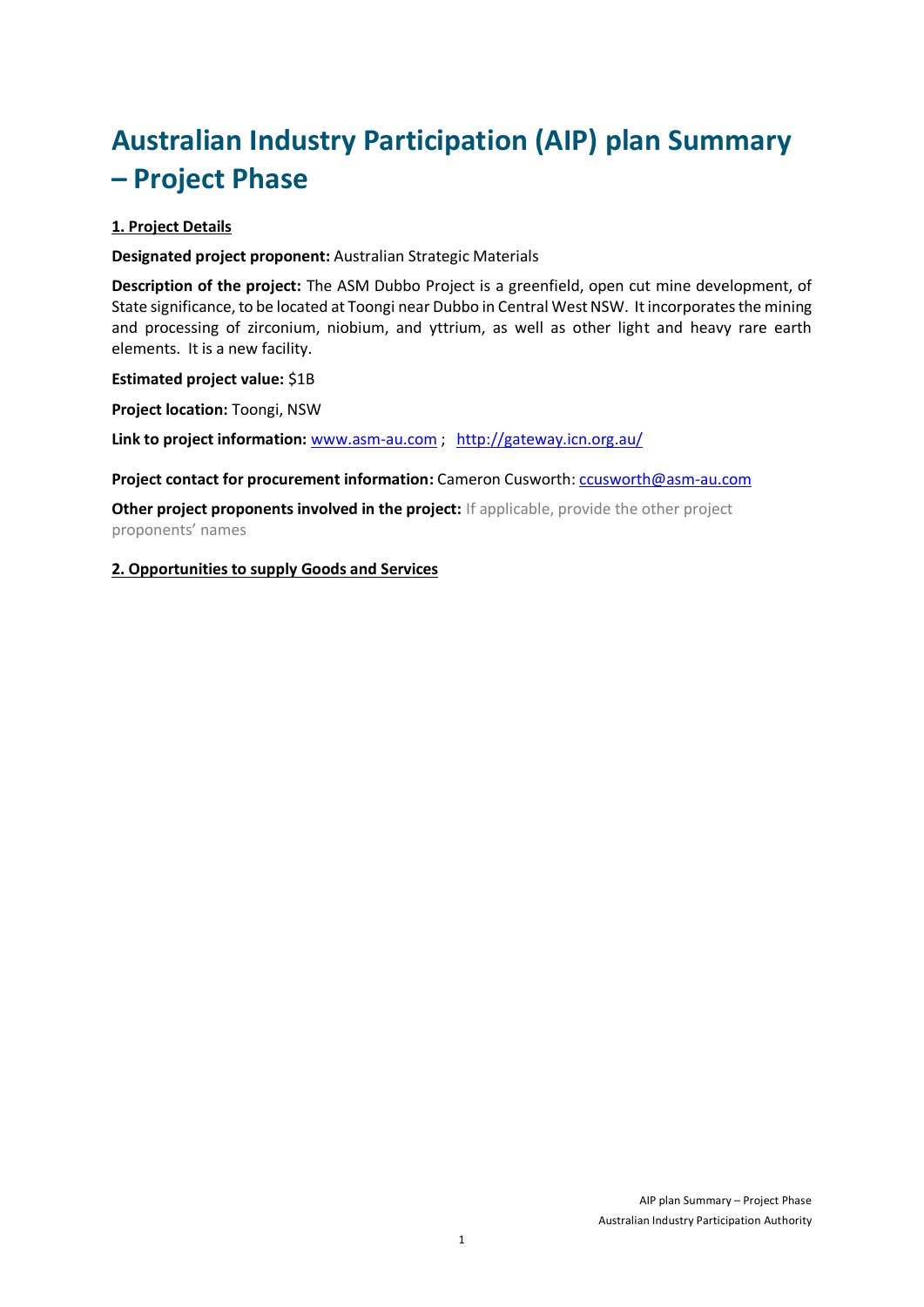| <b>Expected opportunities</b>              | <b>Opportunities for</b><br><b>Australian entities</b> | <b>Opportunities for</b><br>non-Australian entities |
|--------------------------------------------|--------------------------------------------------------|-----------------------------------------------------|
| <b>Goods</b>                               |                                                        |                                                     |
| <b>Transportation Equipment</b>            | y                                                      | y                                                   |
| IT Hardware/ Software                      | y                                                      | у                                                   |
| Mining Equipment                           | у                                                      | y                                                   |
| <b>Processing Equipment</b>                | y                                                      | у                                                   |
| Acid Co-generation plant                   | y                                                      | y                                                   |
| Solvent extraction plant                   | у                                                      | y                                                   |
| Electricity supply                         | У                                                      | n                                                   |
| <b>Electrical Equipment</b>                | y                                                      | у                                                   |
| Water supply                               | y                                                      | n                                                   |
| Water supply equipment                     | у                                                      | у                                                   |
| Gas supply                                 | у                                                      | n                                                   |
| Reagents supply                            | y                                                      | y                                                   |
| <b>Services</b>                            |                                                        |                                                     |
| Design services                            | y                                                      | y                                                   |
| <b>Engineering Services</b>                | y                                                      | y                                                   |
| <b>Construction Services</b>               | y                                                      | у                                                   |
| Transportation Services - Road and<br>Rail | у                                                      | n                                                   |

Disclaimer: The information provided in the table above is based on an initial assessment by the company. Any questions or issues should be raised with the project contact.

#### **3 Standards to be used in the project**

Australian Standards will apply, and international standards will apply where there are no applicable Australian Standards.

#### **4. AIP activities undertaken by the Project Proponent**

 will conduct public and private briefings to inform Australian entities of the project and prequalification requirements.